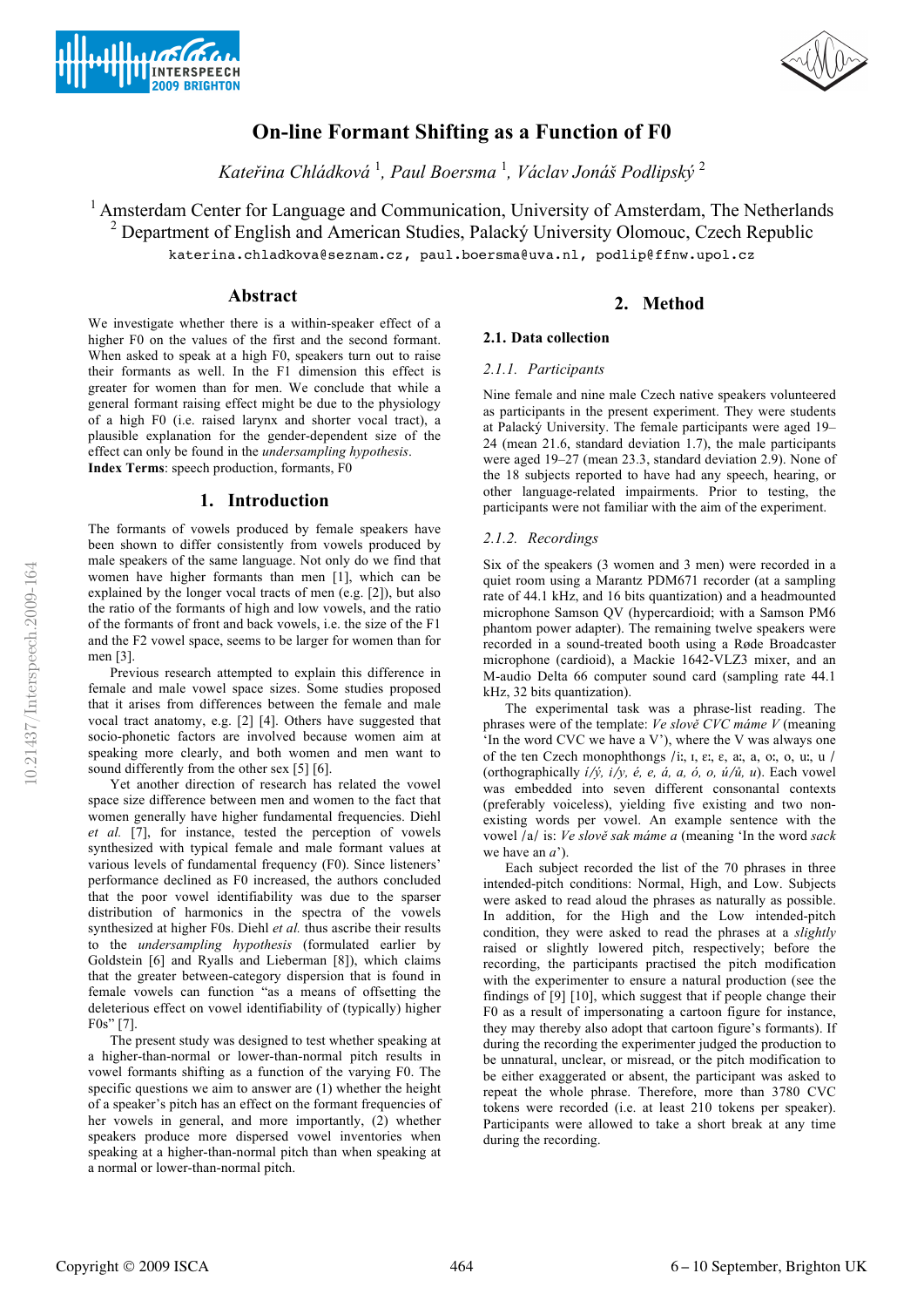#### **2.2. Data analysis**

The data analysis aimed at retrieving reliable measurements of the F0, F1 and F2 of the recorded vowel tokens. In each recorded CVC word, the start point and the end point of the vowel were identified manually in the digitized waveform. The highest peaks of the first and last periods that resembled the central periods of the vowel and still had considerable amplitude were taken as the start and end points, respectively. About a dozen tokens were excluded from further analyses because they were either creaky-voiced, noisy, or they did not sound natural. In the end, we thus had 3818 CVC tokens to be measured.

#### *2.2.1. Fundamental frequency*

Fundamental frequency was measured in Praat [11] by its accurate auto-correlation method [12], in time steps of 1 millisecond, with the searchable pitch range set to 65–500 Hz for females and 45–480 Hz for males. The median measured F0 value of the middle 40% part of each vowel token was taken as that vowel token's F0. Vowel tokens for which Praat failed to report an F0 value were measured manually in the waveform (this happened for 16 of the 3818 tokens).

As the participants could be expected to make relative rather than absolute F0 changes, we stored in our data tables not the original F0 values (which had been measured in Hz), but logarithmic transformations of them, so that we could apply linear statistical models.

#### *2.2.2. Formants*

The first and the second formant were determined by the Burg algorithm built into Praat [11]. In time steps of 1 millisecond, a 50-ms long Gaussian window was applied to the sound, and Praat was made to search for formants within the range 0– 5500 Hz for females and 0–5000 Hz for males. The number of formants searched for within that frequency range was five for the non-back vowels /iː,  $I$ ,  $\varepsilon$ :,  $\varepsilon$ ,  $a$ :,  $a$  / and six for the back vowels /o, oː, u, uː/ (see [13] for the influence of vowel backness on formant measurements). The median measured F1 and F2 values over the middle 40% portion of each vowel token were taken as that vowel token's F1 and F2.

As vowel articulations can be expected to result in relative rather than absolute F1 and F2 changes (roughly independent of the speaker's overall vocal tract size), we log-transformed the original F1 and F2 values (which had been measured in Hz) so that we could apply linear statistical models to these data.

### *2.2.3. Statistical analysis*

As indicated above, statistical analyses were carried out with linear models. However, such models require that the data be normally distributed, and this will often not be the case, because the speakers and/or the analysis software may make mistakes in producing or measuring valid F0 or formant values. To mitigate the influence of outliers, then, we took the median value over the seven consonantal contexts as representative of each vowel of each speaker. Thus, for each of the 18 speakers we ended up with 30 values of F0, F1 and F2 (3 intended pitch conditions  $\times$  10 vowel categories).

The 540 values of e.g. F1 could then be submitted to a linear model. The design of the experiment dictates a repeatedmeasures analysis of variance with gender as the betweensubjects factor and vowel category and intended pitch as the within-subject factors. Since the data typically fail to pass Mauchly's test of sphericity, our *F*-tests were standardly performed (in SPSS [14]) with Huynh-Feldt's correction, which multiplies the numbers of degrees of freedom by a factor between 0 and 1.

## **3. Results**

Although all statistical analyses (analyses of variance and computations of means and confidence intervals) were performed on log-transformed values, readability considerations demand that averages and confidence intervals are reported as values in Hertz, as are the axes of the figures. For reporting, we therefore transform all results back to the Hertz domain, and differences in the log domain are reported as ratios in the Hertz domain.

#### **3.1. F0 as a function of intended pitch**

The repeated-measures analysis of variance on the 540 F0 values reveals a main effect of intended pitch (*F*[2·0.757,  $32.0.757$ ] = 42.496;  $p = 7.2.10^{-8}$ ). Figure 1, where each point represents the mean F0 over 9 speakers and 10 vowels, indicates that Czech speakers, as expected, raise their F0 when asked to speak at a High pitch: the ratio by which they multiply their F0 between the Normal and High conditions is 1.29 (the 97.5% confidence interval [i.e. Bonferroni-corrected for two comparisons] is 1.17..1.42). Speakers also seem to lower their F0 when asked to speak at a Low pitch: the 97.5% confidence interval (c.i.) of the ratio by which Czech speakers divide their F0 between the Normal and Low conditions is 1.005..1.12. As the two confidence intervals do not overlap, we conclude that Czech speakers respond more successfully to the High- than to the Low-pitch task.



Figure 1: *F0 as a function of intended pitch. Solid lines: women; dashed lines: men.*

We can summarize the task effect in one number: the ratio of the F0 values between the High and Low conditions is 1.37 (95% c.i.  $= 1.24...1.50$ ). This result is an important preliminary to the analyses of F1 and F2 below: the participants are apparently able to follow the task they are given.

The tests show no interaction of gender with intended pitch or with vowel category, and no triple interaction either [all three  $F \leq 1$ ]. There is an interaction of vowel category and intended pitch  $(F[18.0.569, 288.0.569] = 5.209$ ;  $p = 1.0.10^{-6}$ ). The cause of this interaction seems to be that speakers avoid F0 differences between long and short vowels when changing their intended pitch: in the Normal condition, short vowels have a higher F0 than long vowels, by a ratio of 1.067 (95%  $c.i. = 1.048..1.085$ ; in the High condition, the short-long F0 ratio drops to  $1.032$  (95% c.i. = 1.018..1.045), which is reliably smaller than in the Normal condition  $(t[17] = 4.286$ ;  $p = 2.5 \cdot 10^{-4}$ ); and in the Low condition the ratio drops to 1.034  $(95\% \text{ c.}i. = 1.022...1.045)$ , i.e. also reliably smaller than in the Normal condition  $(t[17] = 4.049; p = 4.2 \cdot 10^{-4})$ .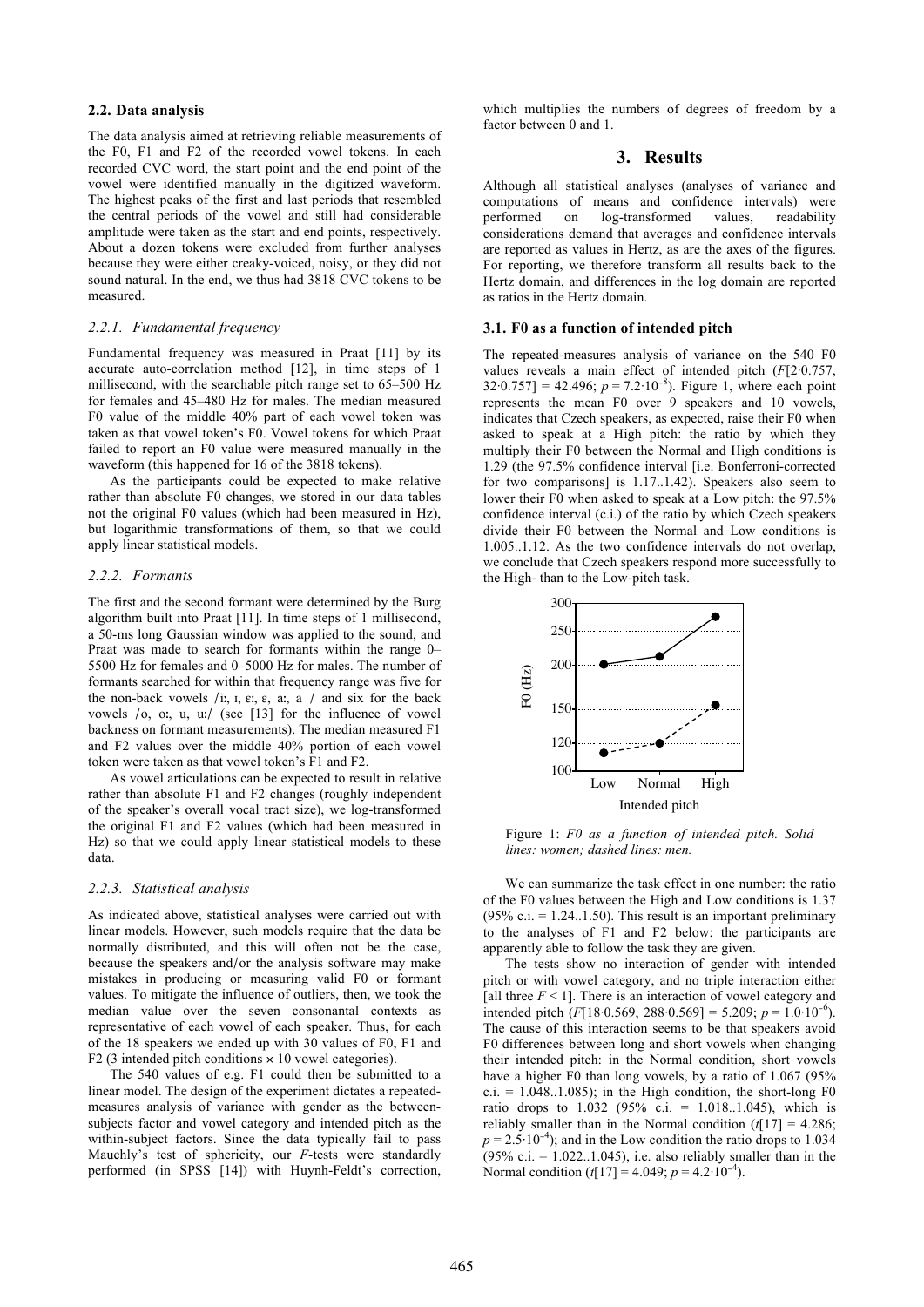

Figure 2: *F1 as a function of intended pitch. Solid lines: women; dashed lines: men.*

#### **3.2. F1 as a function of intended pitch**

The repeated-measures analysis of variance on the 540 F1 values reveals a main effect of intended pitch (*F*[2·0.974,  $32.0.974$ ] = 9.656;  $p = 6.0.10^{-4}$ . This indicates that Czech speakers vary their F1 with the intended pitch. Importantly, we find a significant interaction of intended pitch and gender  $(F[2.0.974, 32.0.974] = 11.709$ ;  $p = 1.8.10^{-4}$ ): as illustrated in Figure 2, Czech women raise their F1 between the Low- and High-pitch conditions by a large factor of  $1.125$  ( $t[8] = 5.315$ ; 95% c.i. =  $1.07...1.18$ ), whereas Czech men raise their F1 slightly or not at all  $(t[8] = -0.491; 95\% \text{ c.i.} = 0.95...1.03)$ .

Figures 4 and 5 illustrate these results forcefully: for all five short vowels and all five long vowels, the average F1 of the 9 Czech female participants is greater in the High- than in the Low-pitch condition.

#### **3.3. F1 range as a function of intended pitch**

While some compensation for undersampling is already achieved by raising the F1 value of *every* vowel, even more compensation can be achieved by raising the F1 values of open vowels more than the F1 values of closed vowels. Figures 4 and 5 suggest that such a stretching of the F1 range indeed takes place, both for the short and for the long vowels: the vertical shift of /a/ looks larger than the vertical shifts of  $\frac{1}{4}$  and  $\frac{1}{u}$ , and the vertical shift of  $\frac{1}{a}$  looks larger than the vertical shifts of /iː/ and /uː/.

To test this accurately, we computed for each of the 9 women her *F1 range*, which we define as the geometric average of the F1 values of her /a/ and /aː/ divided by the geometric average of the F1 values of her  $\frac{1}{\sqrt{1}}$ ,  $\frac{1}{\sqrt{1}}$  and /uː/. We thus obtain 27 F1 range values: 9 speakers  $\times$  3 intended pitch conditions. A paired-samples *t*-test shows that for the population of Czech women the F1 range may indeed be greater in the High- than in the Low-pitch task, namely by a factor of 1.10, although this result is not very reliable  $(t[8])$ 1.729; 90% c.i. = 0.99..1.23; one-tailed *p* from 1 is 0.061).

#### **3.4. F2 and F2 range as functions of intended pitch**

The repeated-measures analysis of variance on the 540 F2 values reveals a main effect of intended pitch (*F*[2·0.696,  $32.0.696$ ] = 14.131;  $p = 3.9.10^{-4}$ ). This time, the analysis reveals no interaction between intended pitch and gender. Both findings are illustrated by Figure 3. The *F2 range*, defined as the geometric average  $\overline{F2}$  of  $\overline{I1}$  and  $\overline{I1}$  divided by the geometric average F2 of /u/ and /uː/, is, for Czech women, greater in the High- than in the Low-pitch task, namely by a factor of 1.06 ( $t[8] = 3.093$ ; 90% c.i. = 1.03..1.11).



Figure 3: *F2 as a function of intended pitch. Solid lines: women; dashed lines: men.*



Figure 4: *Average Czech female short vowels (large font, solid lines: High intended pitch; small font, dashed lines: Low intended pitch).*



Figure 5: *Average Czech female long vowels (large font, solid lines: High intended pitch; small font, dashed lines: Low intended pitch).*